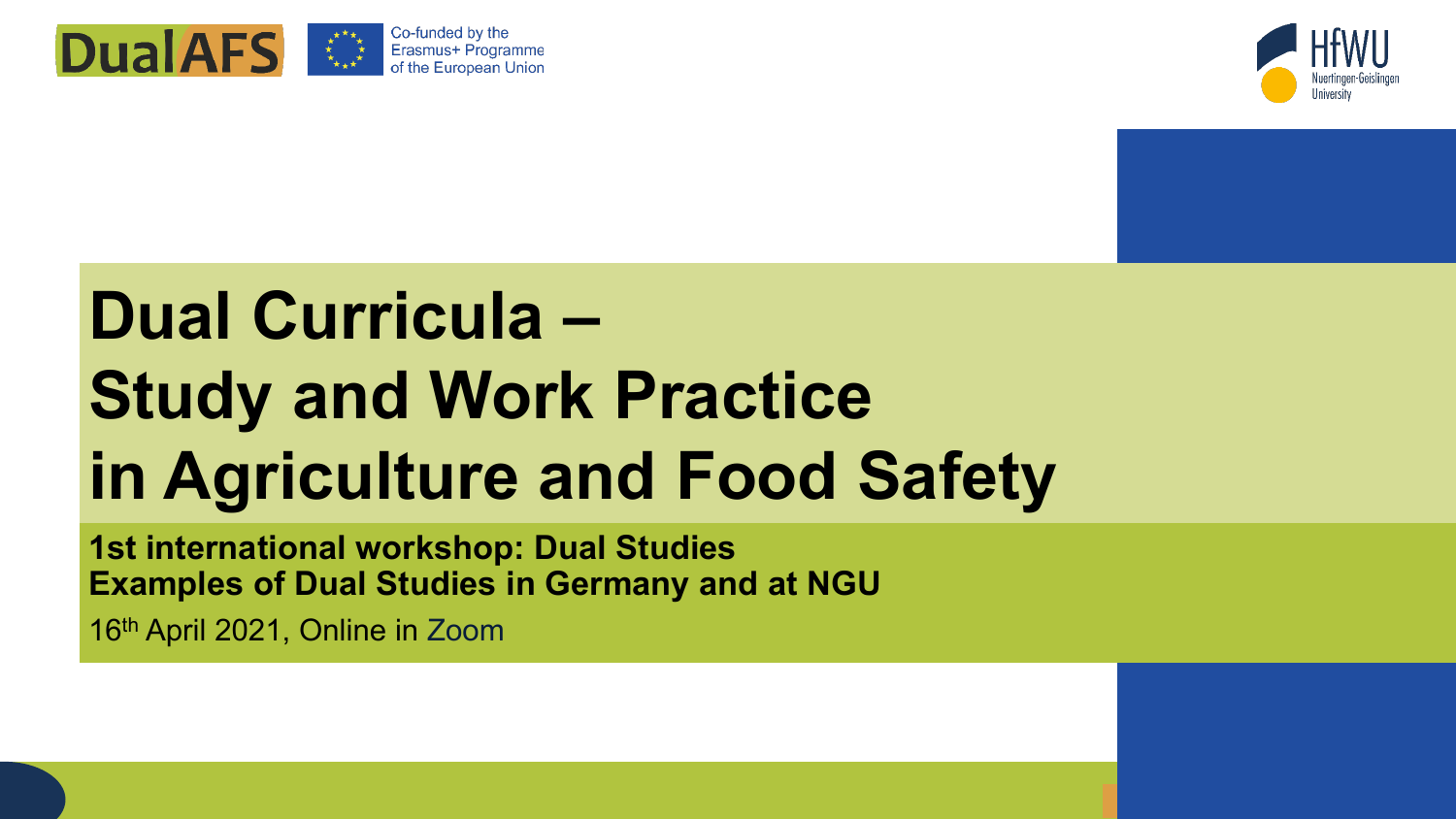



### **Dual Studies (Cooperative Education) in Germany**

#### **Background:**

- Basic Model: Dual Vocational Education and Training System:
	- Combination of apprenticeships in a company and vocational education at a vocational school (Germany, Austria, Switzerland) for > 350 professions
	- Duration: 3 years, 2 years with university entrance qualification
- 1974: Foundation of "Cooperative Universities" (Berufsakademien) in Baden Wuerttemberg (Stuttgart, Mannheim)
- Subsequently similar Universities have been established in other Federal States (Saxonia, Bavaria, ...)
- 6 Types:

….

- Work Integrated Learning Programmes
- Vocational Training Integrated Learning Programmes
- Job Attendant Learning Programmes

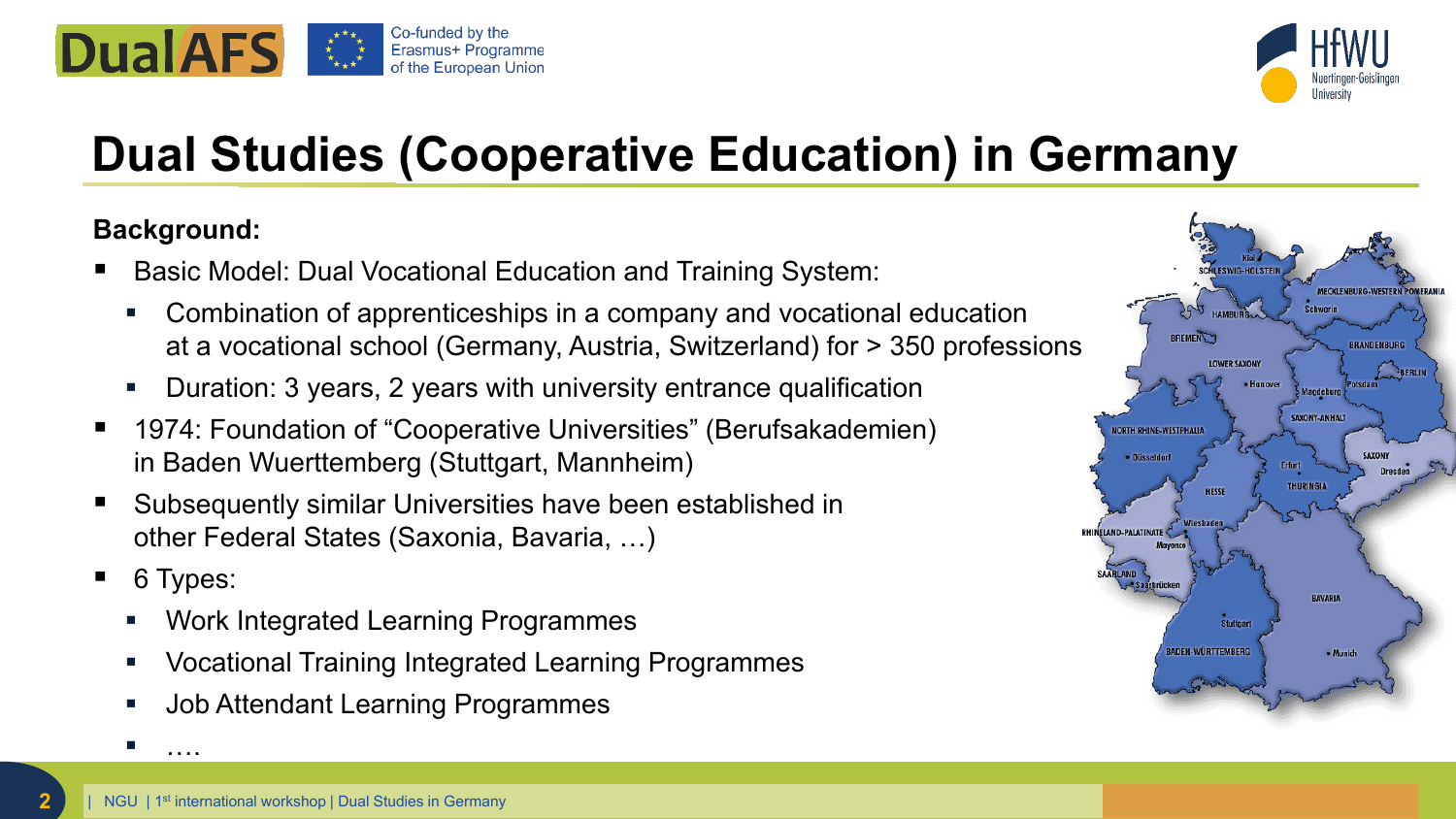



### **Dual Studies (Cooperative Education) in Germany**

#### **Concept:**

- Cooperative Studies (Work Integrated Learning Programmes):
	- Combination of 2 'learning locations': university and company
	- Typical Bachelor programme:
		- Duration 3 years, 210 ECTS (162 university modules, 48 ECTS practice modules)
		- alternately: 3 months university, 3 months company, 3 months university ….
		- Degrees, depending of discipline:
			- B.A. (Bachelor of Arts)
			- B.Sc. (Bachelor of Science)
			- B.Eng. (Bachelor of Engineering)
	- Study places are provided by the partner companies
		- Contract between company and university
		- During practice phases students get paid by partner companies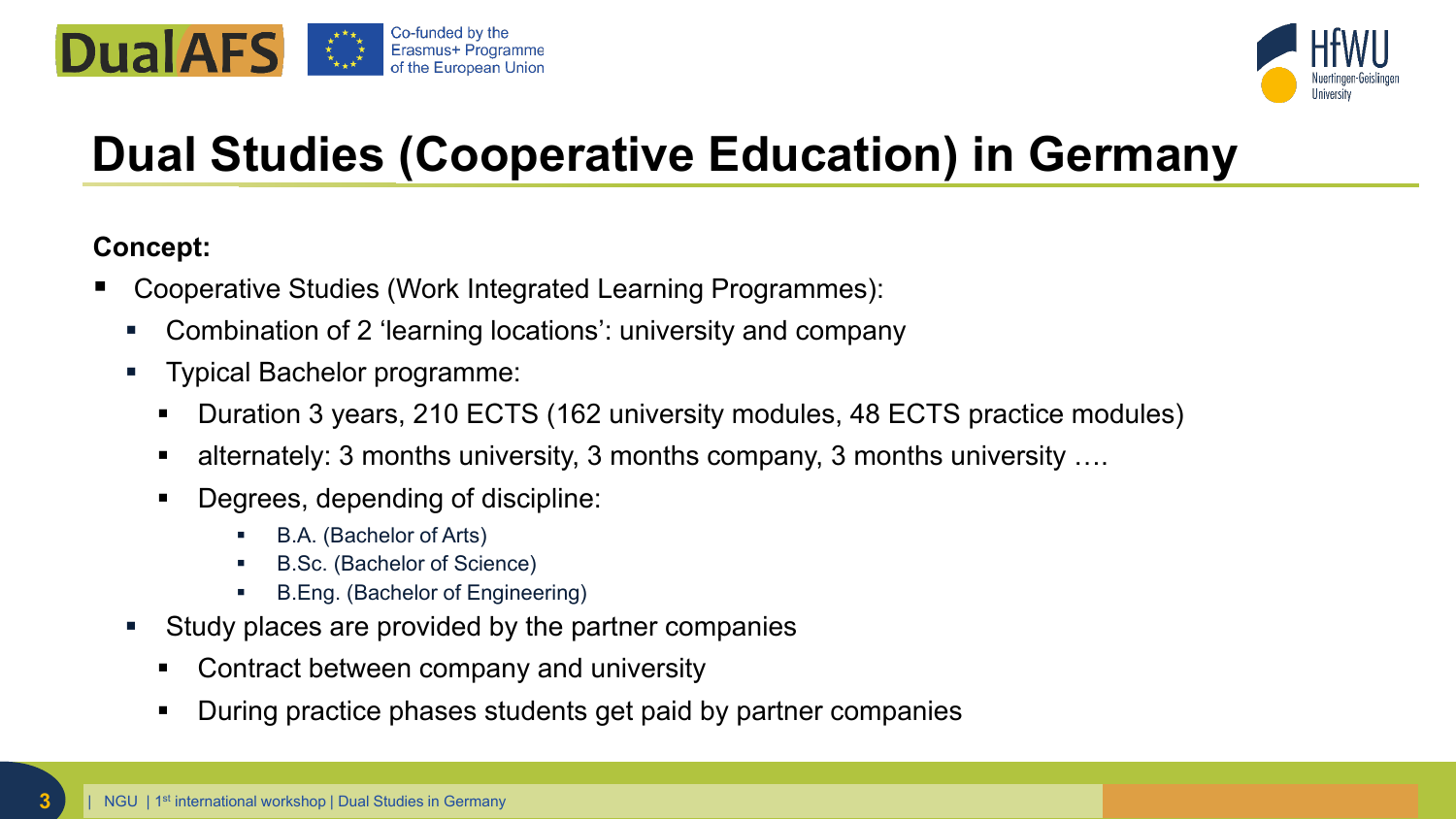



### **Baden Wuerttemberg Cooperative State University (DHBW)**

- 2009: Integration of independent "Cooperative Universities" into "Baden Wuerttemberg Cooperative State University (DHBW)"
	- 9 Branches (former "Berufsakademien")
	- $\sim$  > 34 000 students
	- $\sim$  > 9 000 partner companies)
- $\blacksquare$  > 100 study programmes in 3 disciplines:
	- **Business**
	- **Engineering**
	- Social work
- Advantages:
	- High practice content of academic study programme
	- **If all industry becomes directly involved in academic education**
	- Students usually get employed by partner companies after graduation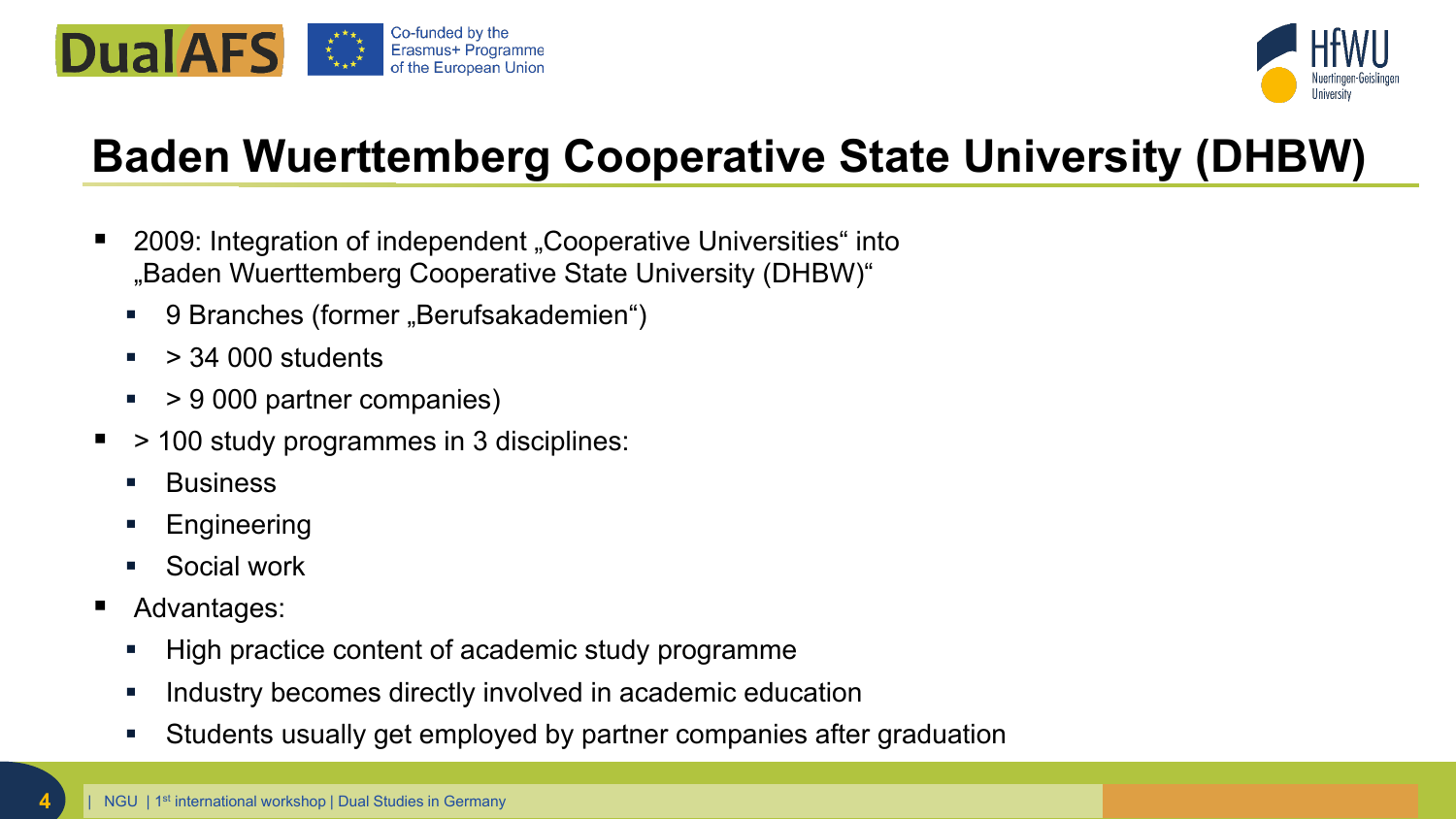



### **Dual Studies in Agricultural Sciences**

#### **Concept:**

- Vocational Training Integrated Learning Programmes
	- Professional qualification (Skilled Agricultural Worker) + academic degree (B.Sc. agr.)
- offered by 4 Universities of Applied Sciences in Germany
	- Neubrandenburg, Nuertingen, Triesdorf + Weihenstephan, (Bingen)
- **Benefits:** 
	- **Students receive 2 degrees**
	- **Increased practical experience**
	- Total duration of education reduced by 1 year
		- 4.5 years instead of 5.5 years
	- **Increased demand for vocational training in agriculture**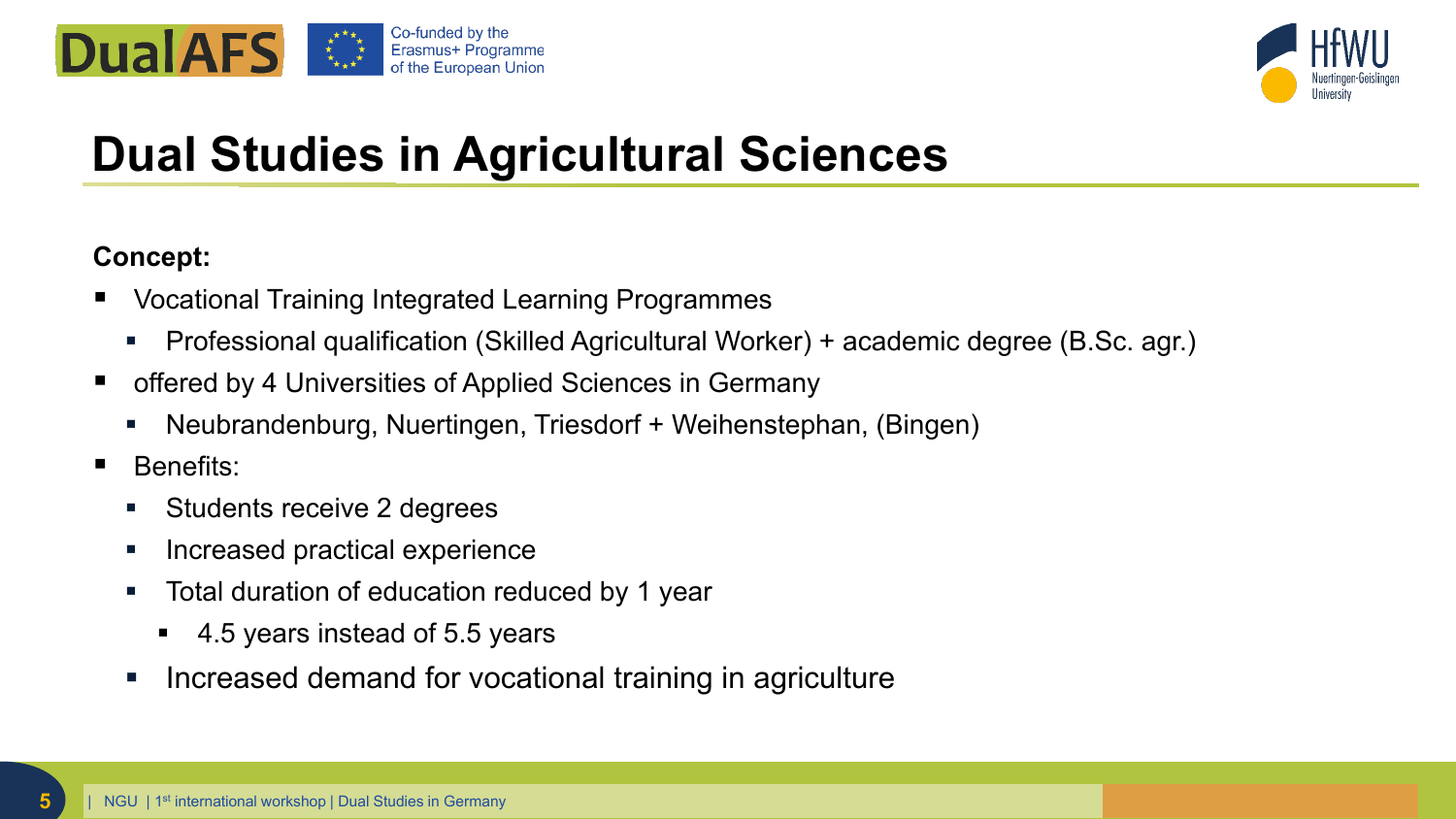



### **Bachelor Programme in Agricultural at NGU**

| <b>Bachelor of Science in Agriculture (B.Sc. agr.)</b>                                |                                                            |                                                    |                                                               |  |  |  |  |
|---------------------------------------------------------------------------------------|------------------------------------------------------------|----------------------------------------------------|---------------------------------------------------------------|--|--|--|--|
|                                                                                       |                                                            |                                                    |                                                               |  |  |  |  |
| <b>Spezialization I</b><br>"Agricultural<br>Economics"                                | <b>Specialization II</b><br>"Agri-Environm.<br>Management" | <b>Specialization III</b><br>"Plant<br>Production" | <b>Specialization IV</b><br>"Livestock<br><b>Production</b> " |  |  |  |  |
| Semester 5 - 7<br><b>Advanced Studies</b>                                             |                                                            |                                                    |                                                               |  |  |  |  |
| <b>Semester 4</b><br>Internship (min. 20 weeks)                                       |                                                            |                                                    |                                                               |  |  |  |  |
| Semester 1 - 3<br><b>Basic Studies</b>                                                |                                                            |                                                    |                                                               |  |  |  |  |
|                                                                                       |                                                            |                                                    |                                                               |  |  |  |  |
| <b>Preconditions:</b><br>University entrance qualification, 3 months on-farm practice |                                                            |                                                    |                                                               |  |  |  |  |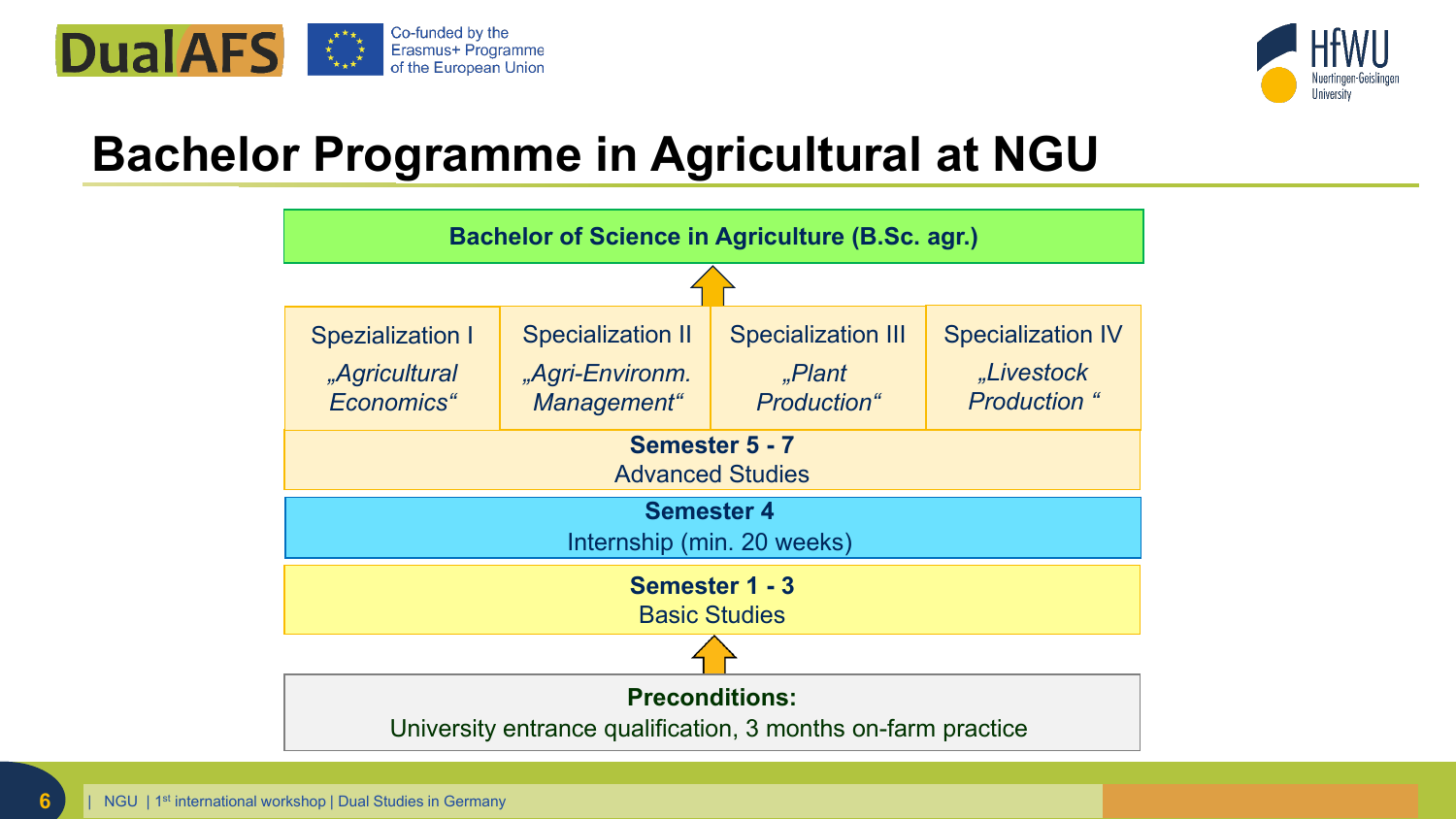



### **Bachelor Programme in Agricultural Sciences at NGU**

| Sem.                   |                                              | Modules (5 credits each)                             |                                                        |                                              |                                                              |                                  |
|------------------------|----------------------------------------------|------------------------------------------------------|--------------------------------------------------------|----------------------------------------------|--------------------------------------------------------------|----------------------------------|
| $\mathbf 1$<br>WiSe    | <b>Botany and Ecology</b>                    | <b>Mathematics</b><br>and Physics                    | <b>Basics of</b><br><b>Animal Sciences</b>             | <b>Basics of</b><br><b>Economics</b>         | Accounting and<br><b>Statistics</b>                          | <b>Genetics</b><br>and Chemistry |
| $\overline{2}$<br>SoSe | <b>Basics of</b><br><b>Plant Production</b>  | <b>Basics of</b><br><b>Animal Husbandry</b>          | Soil Science &<br><b>Plant Nutrition</b>               | Phytomedicine &<br><b>Plant Breeding</b>     | <b>Sustainable</b><br>Development and<br><b>Digitization</b> | <b>Practice</b>                  |
| 3<br>WiSe              | Controlling                                  | <b>Animal Breeding &amp;</b><br><b>Animal Health</b> | <b>Animal Nutrition &amp;</b><br><b>Feed Science I</b> | Basics of Agr.<br><b>Mechanisation</b>       | Technology in<br><b>Animal Husbandry</b>                     | Project                          |
| $\overline{4}$<br>SoSe | <b>Practice Module</b><br>$(8 \text{ days})$ | Internship (min. 20 weeks)                           |                                                        |                                              |                                                              |                                  |
| 5<br><b>WiSe</b>       | Production<br>Economics                      | Marketing                                            | <b>Applied Ecology</b>                                 | Agricultural and<br><b>Environmental Law</b> | Investments and<br>Finance                                   | <b>Elective Module 1</b>         |
| 6<br>SoSe              | <b>Project Modul</b>                         | Mechanisation                                        | <b>Crop Production</b><br><b>Systems</b>               | Specialization<br>Modul 1                    | Specialization<br>Modul 2                                    | <b>Elective Module 2</b>         |
| $\overline{7}$<br>WiSe | Specialization<br>Module 3                   | Specialization<br>Module 4                           | Specialization<br>Module 5                             | <b>Bachelor Thesis (4 months)</b><br>Exam    |                                                              | <b>Oral Bachelor</b>             |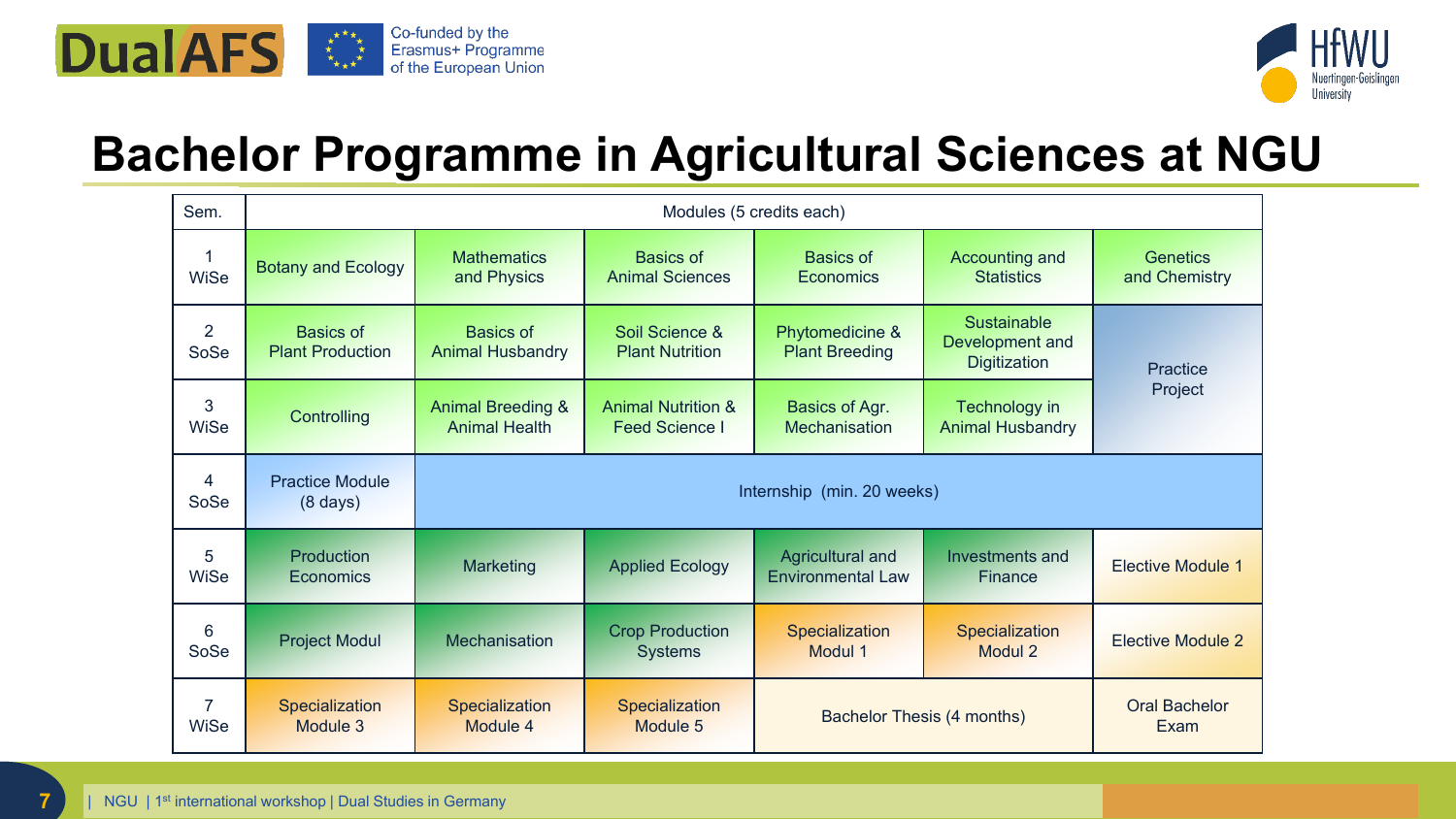



### **Dual Studies in Agricultural Sciences at NGU**

- Since 2012 as Vocational Training Integrated Programme
- 14 months on-farm training + vocational school
	- Students have to sign contracts with a farm and state administration
	- Students receive salary according to VET-regulations
- 3.5 years Bachelor studies including additional internships
- Identical study modules for "dual" and "regular" B.Sc. Programme
- Final Vocational Exams (theoretical and practical) after 3rd study year
- $\sim$  10 % of Bachelor students in Agriculture
- also available for 'Equine Management (B.Sc.)'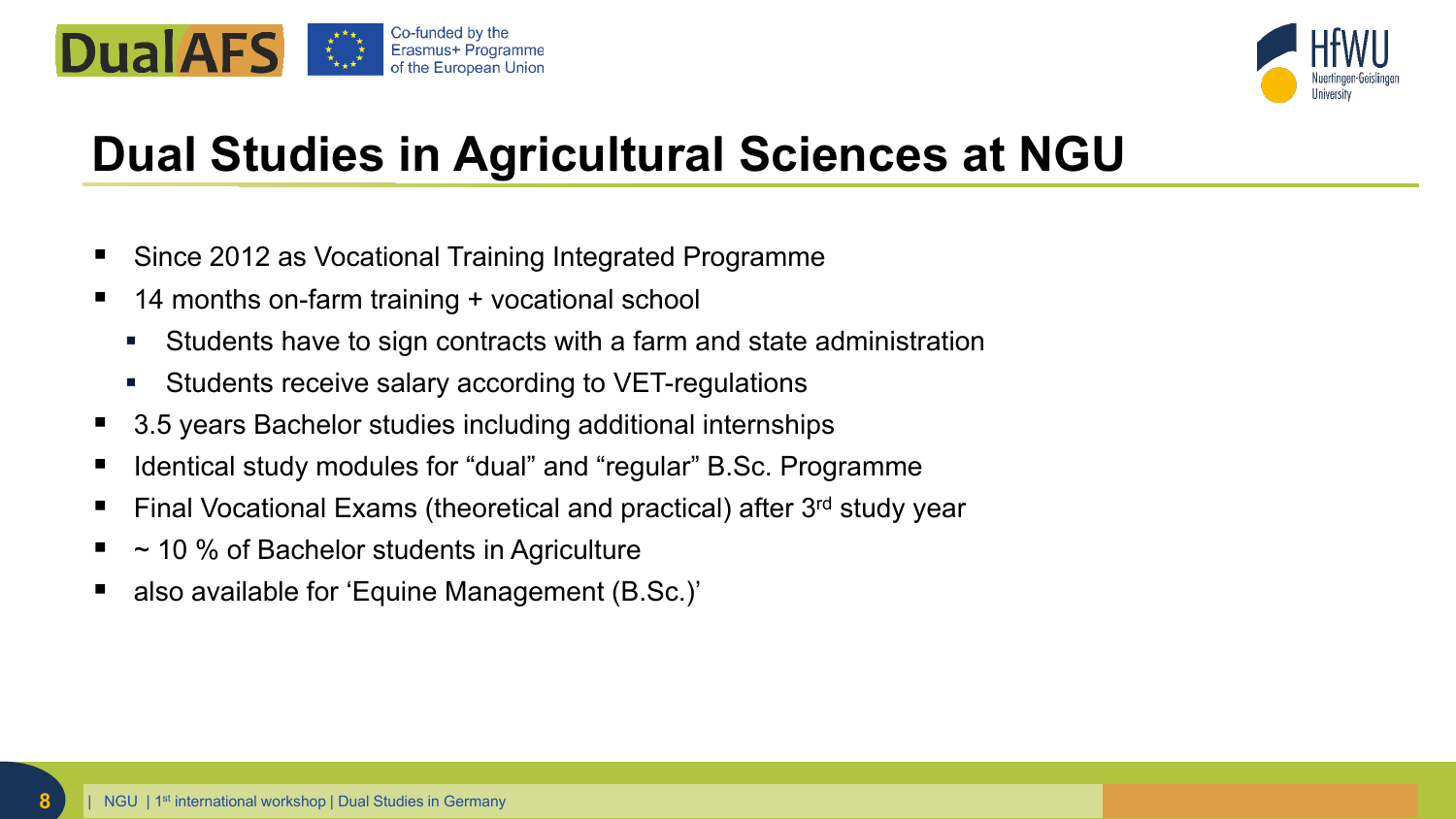



### **Dual Studies in Agricultural Sciences at NGU**

| Bachelor of Science in Agriculture (B.Sc. agr.) + Vocational Degree              |                                                                                      |                                                    |                                                               |  |  |  |  |  |
|----------------------------------------------------------------------------------|--------------------------------------------------------------------------------------|----------------------------------------------------|---------------------------------------------------------------|--|--|--|--|--|
|                                                                                  |                                                                                      |                                                    |                                                               |  |  |  |  |  |
| <b>Spezialization I</b><br>"Agricultural<br>Economics"                           | <b>Specialization II</b><br>"Agri-Environm.<br>Management"                           | <b>Specialization III</b><br>"Plant<br>Production" | <b>Specialization IV</b><br>"Livestock<br><b>Production</b> " |  |  |  |  |  |
| <b>Semester 5 - 7</b><br><b>Final Vocational Exam</b><br><b>Advanced Studies</b> |                                                                                      |                                                    |                                                               |  |  |  |  |  |
| <b>Semester 4</b><br>Internship (7 months)                                       |                                                                                      |                                                    |                                                               |  |  |  |  |  |
| Semester 1 - 3<br>2 months internship<br><b>Basic Studies</b>                    |                                                                                      |                                                    |                                                               |  |  |  |  |  |
|                                                                                  |                                                                                      |                                                    |                                                               |  |  |  |  |  |
| University entrance<br>qualification                                             | Vocational Training 14 months (1.8. - 30.9.)<br>On-farm training + Vocational School |                                                    |                                                               |  |  |  |  |  |